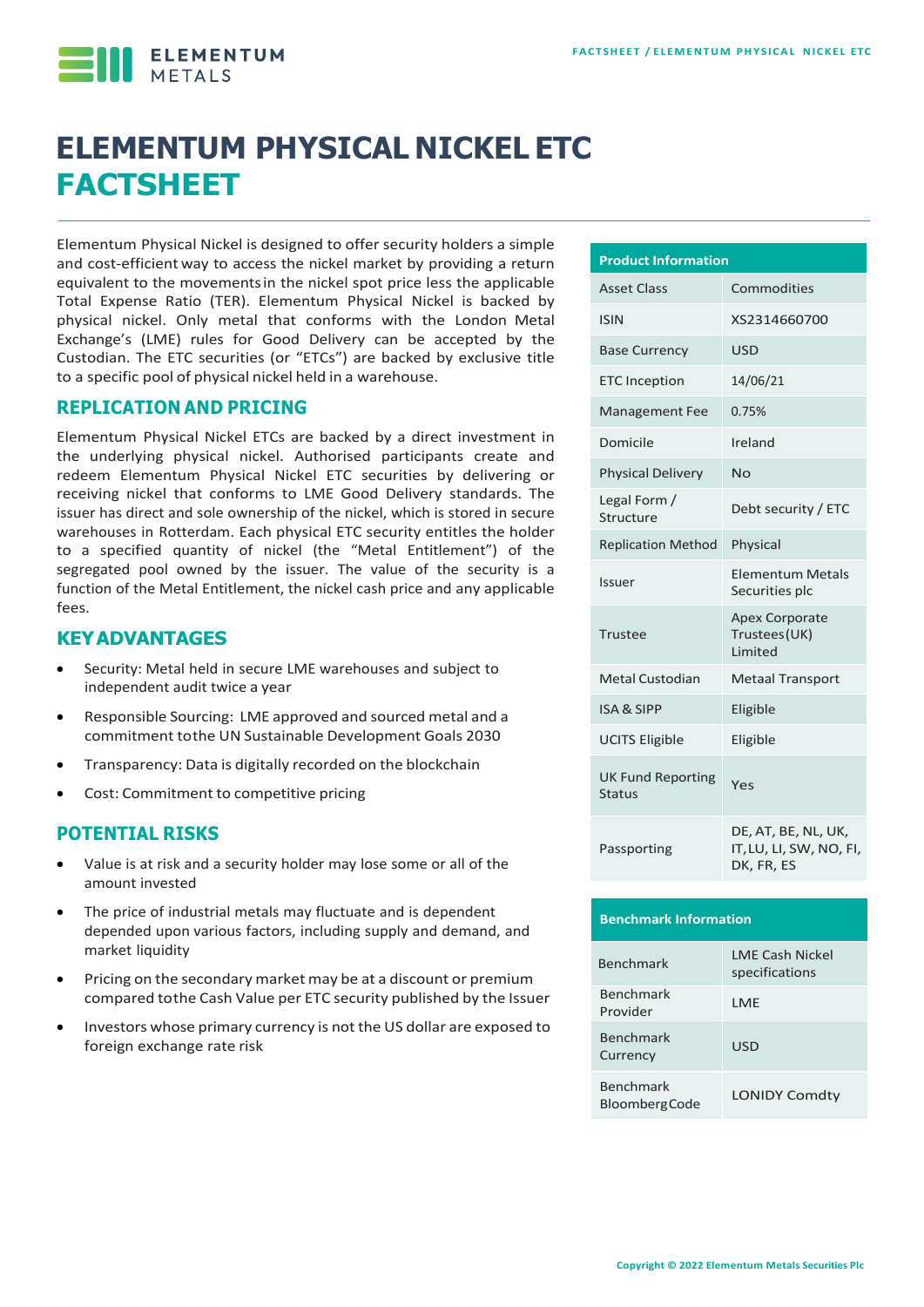

## **NICKEL PRICE (USD/MT)**



#### **PERFORMANCE SUMMARY**

| Performance Summary           | 1M        | 3M     | YTD    | 1Y     |
|-------------------------------|-----------|--------|--------|--------|
| Elementum Physical Nickel ETC | $-15.54%$ | 13.79% | 30.70% | N/A    |
| <b>Benchmark</b>              | $-15.49%$ | 14.01% | 31.06% | 59.63% |

Performance for periods under one year is cumulative and over one year is annualised

## **LISTING INFORMATION**

| Exchange    | <b>Trading</b><br><b>Currency</b> | Exchange<br>Ticker | <b>Bloomberg</b><br>Code | <b>RIC</b>    | <b>SEDOL</b> | <b>ISIN</b>  | WKN /<br>Valor | Listing<br><b>Date</b> |
|-------------|-----------------------------------|--------------------|--------------------------|---------------|--------------|--------------|----------------|------------------------|
| B. Italiana | EUR                               | <b>TNIK</b>        | <b>TNIK IM</b>           | TNIK.MI       |              | XS2314660700 |                | 17/06/21               |
| <b>LSE</b>  | <b>USD</b>                        | <b>TNIK</b>        | <b>TNIK LN</b>           | TNIK.L        | BMYLVQ5      | XS2314660700 |                | 17/06/21               |
| LSE         | <b>GBX</b>                        | <b>TNIS</b>        | <b>TNIS LN</b>           | <b>TNIS.L</b> | BMYLVN2      | XS2314660700 |                | 17/06/21               |
| <b>SIX</b>  | <b>CHF</b>                        | <b>TNIK</b>        | <b>TNIK SW</b>           | TNIK.S        |              | XS2314660700 | 112161525      | 29/07/21               |
| Xetra       | EUR                               | OIIF               | OIIF GY                  | OIIFG.DE      |              | XS2314660700 | A3GQ0RSP       | 26/08/21               |